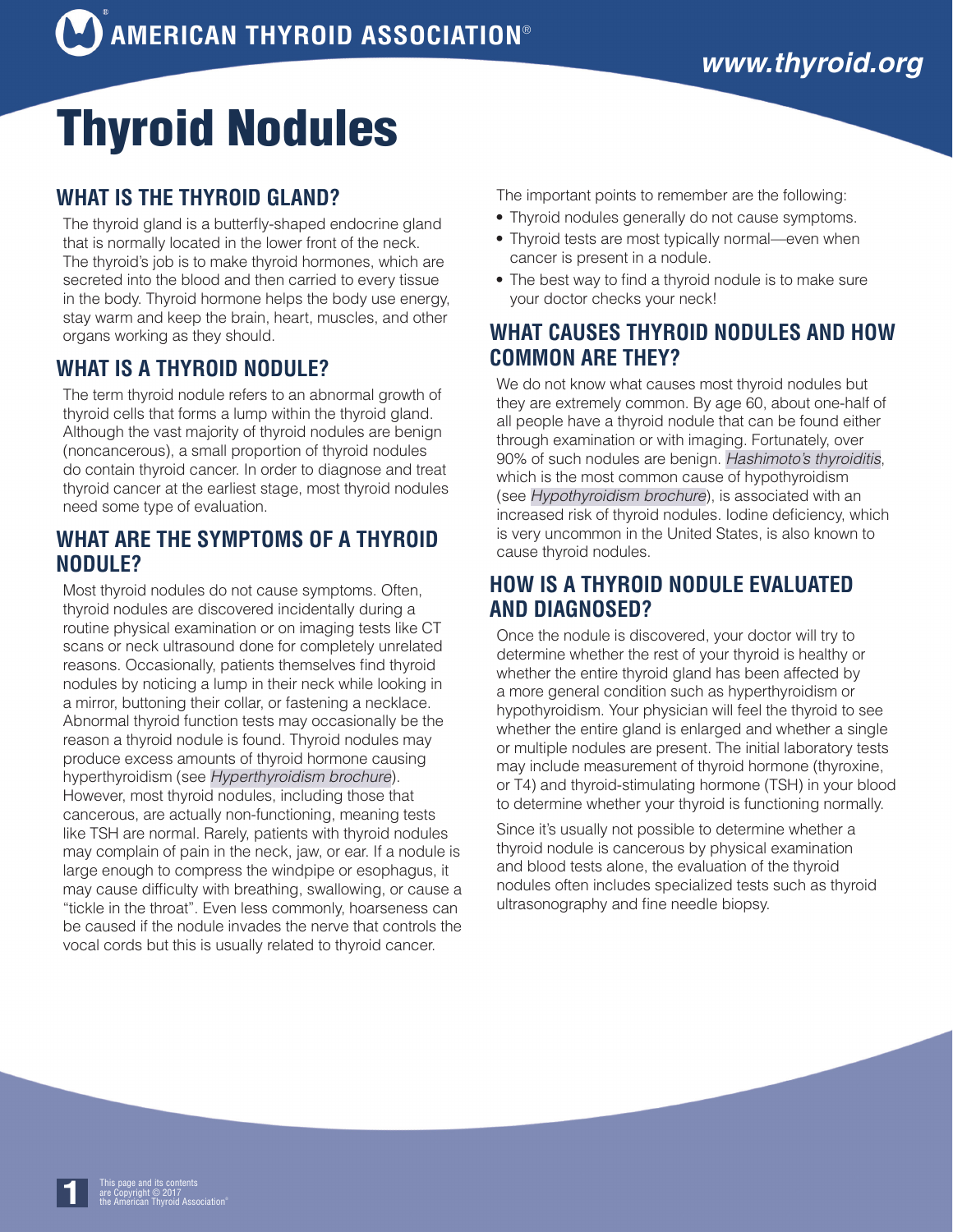# Thyroid Nodules

### THYROID ULTRASOUND:

Thyroid ultrasound is a key tool for thyroid nodule evaluation. It uses high-frequency sound waves to obtain a picture of the thyroid. This very accurate test can easily determine if a nodule is solid or fluid filled (cystic), and it can determine the precise size of the nodule. Ultrasound can help identify suspicious nodules since some ultrasound characteristics of thyroid nodules are more frequent in thyroid cancer than in noncancerous nodules. Thyroid ultrasound can identify nodules that are too small to feel during a physical examination. Ultrasound can also be used to accurately guide a needle directly into a nodule when your doctor thinks a fine needle biopsy is needed. Once the initial evaluation is completed, thyroid ultrasound can be used to keep an eye on thyroid nodules that do not require surgery to determine if they are growing or shrinking over time. The ultrasound is a painless test which many doctors may be able to perform in their own office.

THYROID FINE NEEDLE ASPIRATION BIOPSY (FNA OR FNAB):

A fine needle biopsy of a thyroid nodule may sound frightening, but the needle used is very small and a local anesthetic may not even be necessary. This simple procedure is often done in the doctor's office. Sometimes, medications like blood thinners may need to be stopped for a few days before to the procedure. Otherwise, the biopsy does not usually require any other special preparation (no fasting). Patients typically return home or to work after the biopsy without even needing a bandaid! For a fine needle biopsy, your doctor will use a very thin needle to withdraw cells from the thyroid nodule. Ordinarily, several samples will be taken from different parts of the nodule to give your doctor the best chance of finding cancerous cells if they are present. The cells are then examined under a microscope by a pathologist.

The report of a thyroid fine needle biopsy will usually indicate one of the following findings:

1.The nodule is benign (noncancerous).

• This result is obtained in up to 80% of biopsies. The risk of overlooking a cancer when the biopsy is benign is generally less than 3 in 100 tests or 3%. This is even lower when the biopsy is reviewed by an experienced pathologist at a major medical center. Generally, benign thyroid nodules do not need to be removed unless they are causing symptoms like choking or difficulty swallowing. Follow up ultrasound exams are important. Occasionally, another biopsy may be required in the future, especially if the nodule grows over time.

- 2.The nodule is malignant (cancerous) or suspicious for malignancy .
	- A malignant result is obtained in about 5% of biopsies and is most often due to papillary cancer, which is the most common type of thyroid cancer. A suspicious biopsy has a 50-75% risk of cancer in the nodule. These diagnoses require surgical removal of the thyroid after consultation with your endocrinologist and surgeon.
- 3.The nodule is indeterminate. This is actually a group of several diagnoses that may occur in up to 20% of cases. An Indeterminate finding means that even though an adequate number of cells was removed during the fine needle biopsy, examination with a microscope cannot reliably classify the result as benign or cancer.
	- The biopsy may be indeterminate because the nodule is described as a Follicular Lesion. These nodules are cancerous 20-30% of the time. However, the diagnosis can only be made by surgery. Since the odds that the nodule is not a cancer are much better here (70-80%), only the side of the thyroid with the nodule is usually removed. If a cancer is found, the remaining thyroid gland usually must be removed as well. If the surgery confirms that no cancer is present, no additional surgery to "complete" the thyroidectomy is necessary.
	- The biopsy may also be indeterminate because the cells from the nodule have features that cannot be placed in one of the other diagnostic categories. This diagnosis is called atypia, or a follicular lesion of undetermined significance. Diagnoses in this category will contain cancer rarely, so repeat evaluation with FNA or surgical biopsy to remove half of the thyroid containing the nodule is usually recommended.
- 4.The biopsy may also be nondiagnostic or inadequate. This result is obtained in less than 5% of cases when an ultrasound is used to guide the FNA. This result indicates that not enough cells were obtained to make a diagnosis but is a common result if the nodule is a cyst. These nodules may require reevaluation with second fine needle biopsy, or may need to be removed surgically depending on the clinical judgment of your doctor.

# **FURTHER INFORMATION**

Further details on this and other thyroid-related topics are available in the patient thyroid information section on the American Thyroid Association® website at *[www.thyroid.org](http://www.thyroid.org)*. For information on thyroid patient support organizations, please visit the *[Patient Support Links](http://www.thyroid.org/patient-thyroid-information/what-is-thyroid-disease/)* section on the ATA website at *[www.thyroid.org](http://www.thyroid.org)*